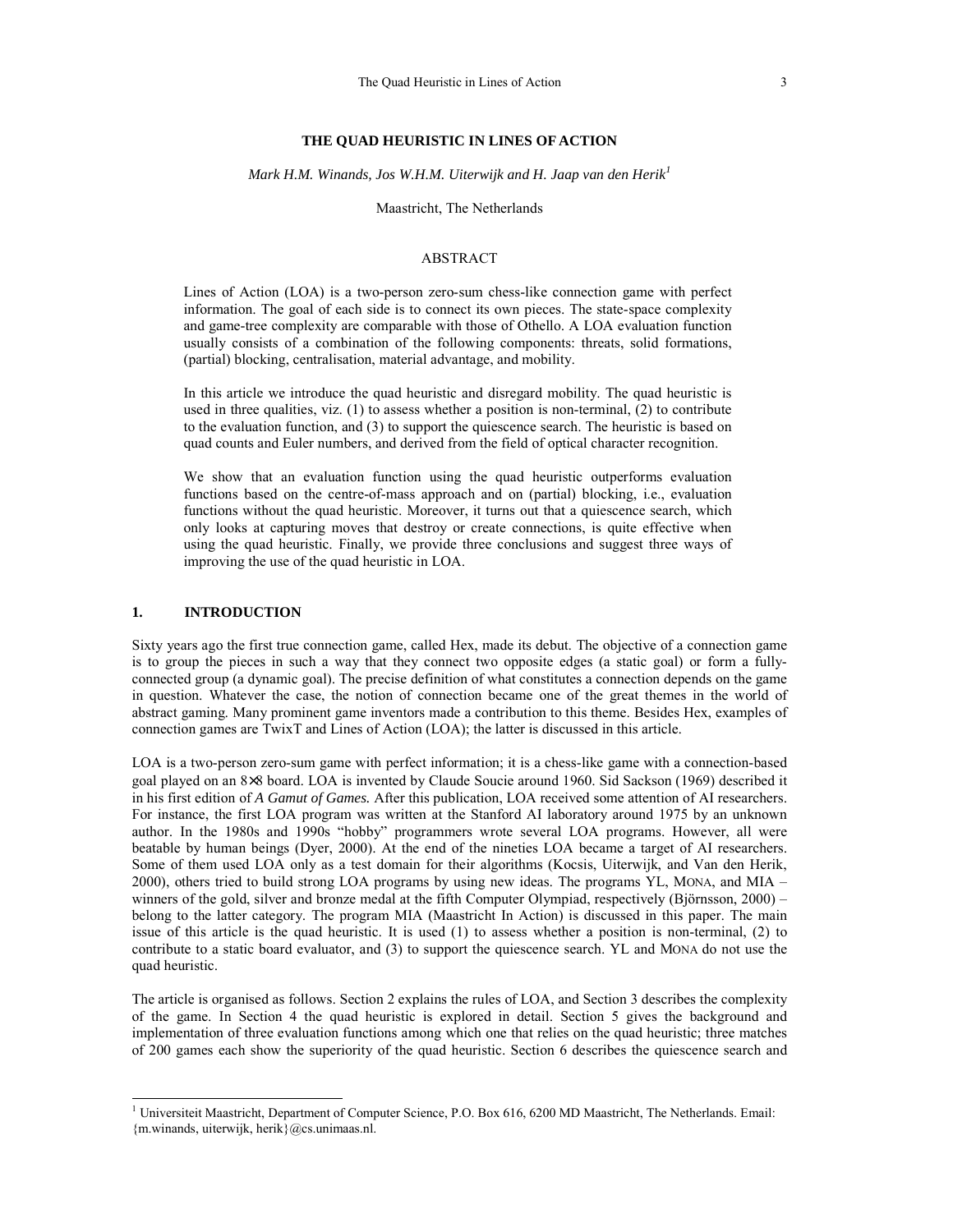how the quad heuristic is used there; it turns out that the normal evaluator and the quad evaluator perform equally well. Section 7 contains our conclusions and some suggestions for future research.

### **2. RULES OF LOA**

LOA is played on an  $8\times 8$  board by two sides, Black and White. Each side has twelve pieces at its disposal. Sackson (1969) describes the original LOA rules of the inventor Claude Soucie in the first edition of *A Gamut of Games*. Below they are formulated in eight points.

- 1. The black pieces are placed in two rows along the top and bottom of the board, while the white pieces are placed in two files at the left and right side of the board. The initial position of the game is shown in Diagram 1.
- 2. The players alternately move, starting with Black.
- 3. A player to move must move one of its pieces. A move takes place in a straight line, exactly as many squares as there are pieces of either colour *anywhere* along the line of movement. (These are the *Lines of Action.*)
- 4. A player may jump over its own pieces.
- 5. A player may not jump over the opponent's pieces, but can capture them by landing on them.
- 6. The goal of a player is to turn all own pieces on the board into one connected unit. The first player to do so is the winner. The connections within the group may be either orthogonal or diagonal. For example, in Diagram 2 Black has won because the black pieces form one connected unit.
- 7. If one player's pieces are reduced by captures to a single piece, the game is a win for this player.
- 8. If a move simultaneously creates a single connected unit for both players, the game is drawn<sup>2</sup>.



**Diagram 1:** The initial position. **Diagram 2:** A terminal position. **Diagram 3:** Movement of pieces.





Since some situations are not covered by the original rules, ad hoc rules are introduced. For instance: (1) repetition of positions is considered as a draw, and  $(2)$  if a player cannot move, this player loses.<sup>3</sup>

In the article we use the standard chess notation. The possible moves of the black piece on **d3** in Diagram 3 are indicated by arrows. The piece cannot move to **f1** because its path is blocked by an opposing piece. The move to **h7** is not allowed because the square is occupied by a black piece.

# **3. COMPLEXITY OF LOA**

-

Below we distinguish two types of complexity, viz. the state-space complexity and the game-tree complexity. Of both complexities we give an estimation of their size. Moreover, we argue that LOA is not crackable with the current state-of-the-art computer techniques. For this goal, new techniques should be developed.

<sup>2</sup> In the second edition of *A Gamut of Games* (1982) simultaneous connection is described as a win for the moving player, but the draw variant is still in force in the main tournaments, such as the Mind Sports Olympiad 2000, and on Richard's PBeM server (e-mail championship).

<sup>&</sup>lt;sup>3</sup> The use of this rule is disputable, some LOA players allow the opponent to pass in such positions.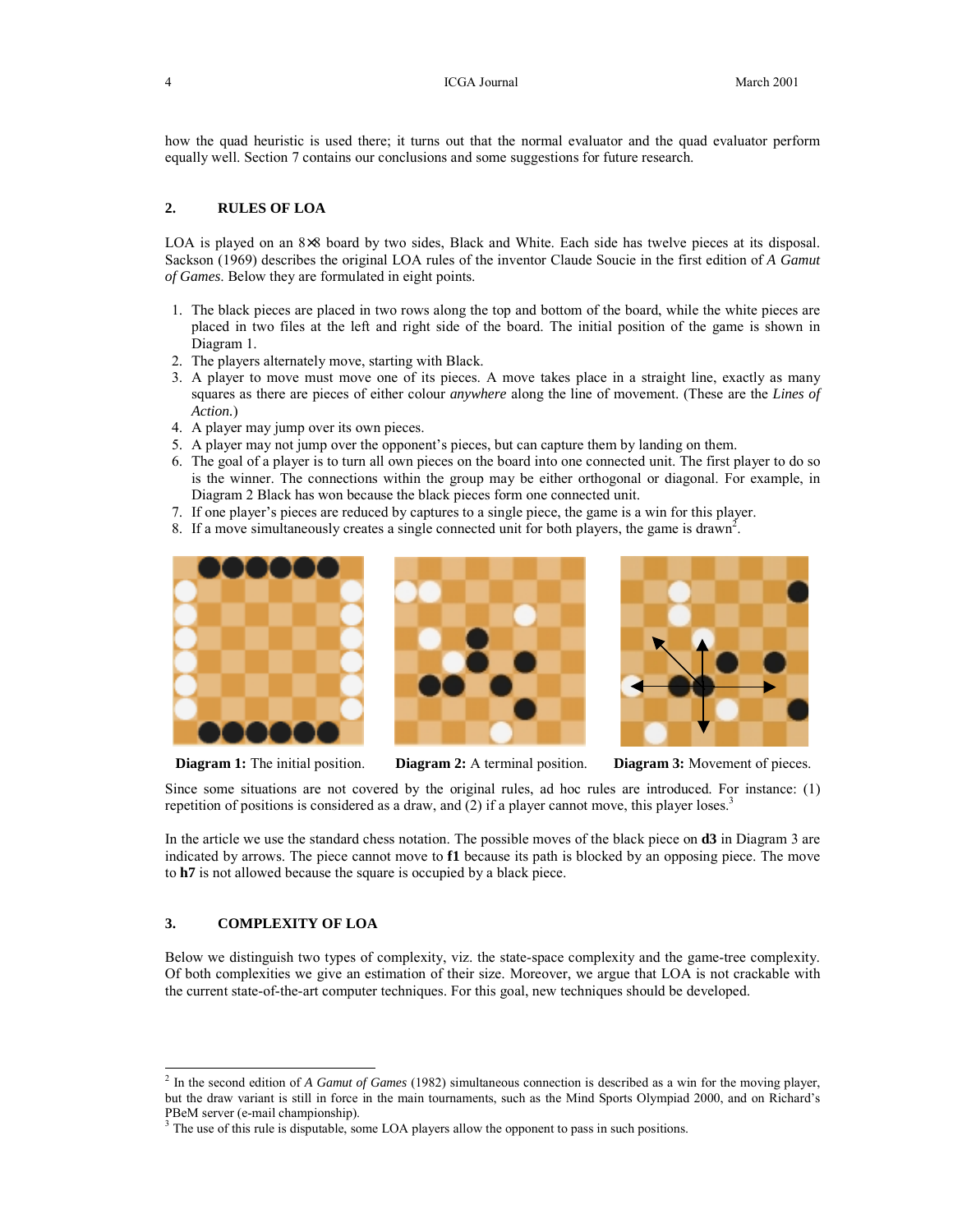An upper bound for the state-space complexity of LOA can easily be derived (cf. Schaeffer and Lake, 1996). Let *B* be the number of black pieces and *W* the number of white pieces. There are at most twelve black and twelve white pieces. Each of the 64 squares on the board can be occupied by a piece. The number of positions with 24 pieces or fewer is derived by the following formula.

$$
\sum_{B=1}^{12} \sum_{W=1}^{12} Num(B, W) - Num(1,1) \qquad \text{where} \quad Num(B, W) = \binom{64}{B} \cdot \binom{64 - B}{W}
$$

In the formula we have corrected the counting formula for all positions with one piece at each side, because they are impossible to reach. One of the players would have won earlier. For the same reason we do not count all positions with pieces of one colour only.

In Table 1, we present the number of positions distinguished by the number of pieces on the board. For instance, the number of positions of three pieces equals *Num*(2,1) + *Num*(1,2), resulting in 249,984*.* Totalling the numbers for 3 pieces up to 24 pieces results in  $1.3 \times 10^{24}$  different positions. Of course, we then have included some positions, which are not reachable from the start (Dyer, 2000), but we believe that this fact only lowers the actual state-space complexity marginally. If we take the board symmetries into account, the statespace complexity is estimated to be  $O(10^{23})$ .

| # of pieces | # of positions                         |
|-------------|----------------------------------------|
| 3           | 249,984                                |
| 4           | 8,895,264                              |
| 5           | 228,735,360                            |
| 6           | 4,648,410,816                          |
| 7           | 78, 273, 240, 192                      |
| 8           | 1,124,246,003,472                      |
| 9           | 14,045,698,101,120                     |
| 10          | 154,805,625,541,952                    |
| 11          | 1,521,396,969,611,904                  |
| 12          | 13,445,574,994,311,264                 |
| 13          | 107,590,873,672,114,560                |
| 14          | 782, 632, 117, 126, 476, 864           |
| 15          | 5,188,514,989,534,830,720              |
| 16          | 31, 335, 094, 798, 158, 420, 360       |
| 17          | 171,930,216,128,039,066,880            |
| 18          | 853, 283, 294, 857, 675, 368, 960      |
| 19          | 3,807,935,897,946,939,333,120          |
| 20          | 15, 158, 514, 055, 288, 777, 729, 920  |
| 21          | 53, 164, 643, 498, 259, 191, 458, 560  |
| 22          | 160,592,373,542,262,268,414,080        |
| 23          | 396, 757, 628, 751, 471, 486, 670, 080 |
| 24          | 677, 794, 282, 450, 430, 456, 394, 720 |
| Total:      | 1,308,338,020,676,454,019,380,152      |

**Table 1:** State-space complexity.

#### **3.2 Game-Tree Complexity**

The game-tree complexity can be approximated by the size of a uniform game tree in which the depth is the average game length and the branching factor the average number of legal moves (Allis, 1994). Since we do not have a large database of LOA games we have approximated the numbers (i.e., game length and branching factor) by experiments in which our program played against itself. The results were: an average game length of 38 ply and an average branching factor of 30 (Winands, 2000). The game-tree complexity thus is about  $O(10^{56})$ .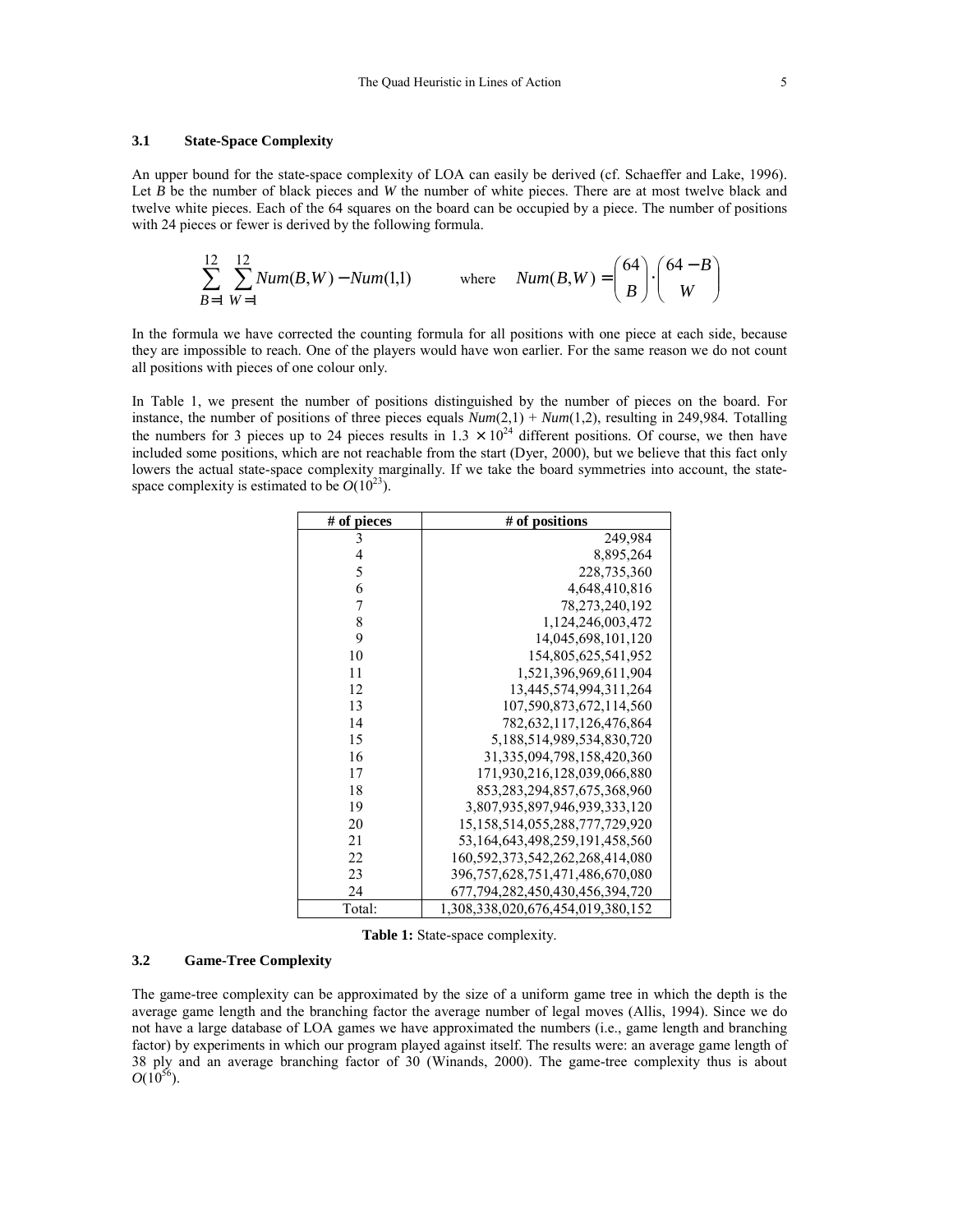### **3.3 Solving LOA**

The state-space complexity and game-tree complexity are comparable with those of Othello (Allis, Van den Herik, and Herschberg, 1991). Considering the current state-of-the-art computer techniques, it seems that LOA is not crackable or solvable. We believe that for solving the game new techniques have to be developed. A characteristic property of LOA is that it is a converging game (Allis, 1994), since the initial position consists of 24 pieces, and during the game the number of pieces (usually) decreases. However, since most terminal positions have still more than 10 pieces remaining on the board (Winands, 2000), endgame databases are (probably) not effectively applicable in LOA. As a case in point, we remark that an endgame database of ten pieces would require approximately 10 terabytes.

# **4. THE QUAD HEURISTIC**

According to the rules given in Section 2, LOA is a win for the player who first succeeds in creating a position in which all remaining pieces are connected. This is called a terminal position, comparable to a mate position in chess. However, it is not easy to detect whether a LOA position is terminal, contrary to the analogous procedure for mate positions in chess. An obvious solution is to update incrementally the number of pieces after a move is made. The number of pieces of an arbitrary group is then determined, using a brute-force search. If this number equals the total number of pieces of that colour, the game is over. However, the bruteforce search necessary to retrieve the number of pieces in a group can be a time-consuming process.

The use of the quad heuristic for LOA was first proposed and implemented by Dave Dyer in 1996, in his program LOAJAVA (Dyer, 2001). We have incorporated it into a heuristic that easily detects non-terminal positions. The heuristic is based on the use of *quads*, an OCR (Optical Character Recognition) method. A *quad* is defined as a 2×2 array of squares (Gray, 1971). In LOA there are 81 possible quads for each side, including also quads covering only a part of the board along the edges. Considering rotational equivalence, there are six different quad types, depicted in Figure 1.



**Figure 1:** Six different quad types.

If a quad only partially covers the board, the cells not covering the board are considered empty. We note that there are two quad types with two pieces: one in which the pieces are orthogonally adjacent, and another one in which they are diagonally adjacent. In Figure 1, the black points, thick lines and occupied squares denote the *vertices*, *line segments* and *filled regions* (Gray, 1971), respectively. The Euler number of a grid (e.g., the 8×8 board) represents the number of connected groups minus the number of holes (Minsky and Papert, 1988). According to Gray (1971), the quads can be used to derive the Euler number in the following way. Let  $n_0$  be the total number of vertices,  $n_1$  be the total number of line segments, and  $n_2$  be the total number of filled regions. Then the Euler number *E* is given by: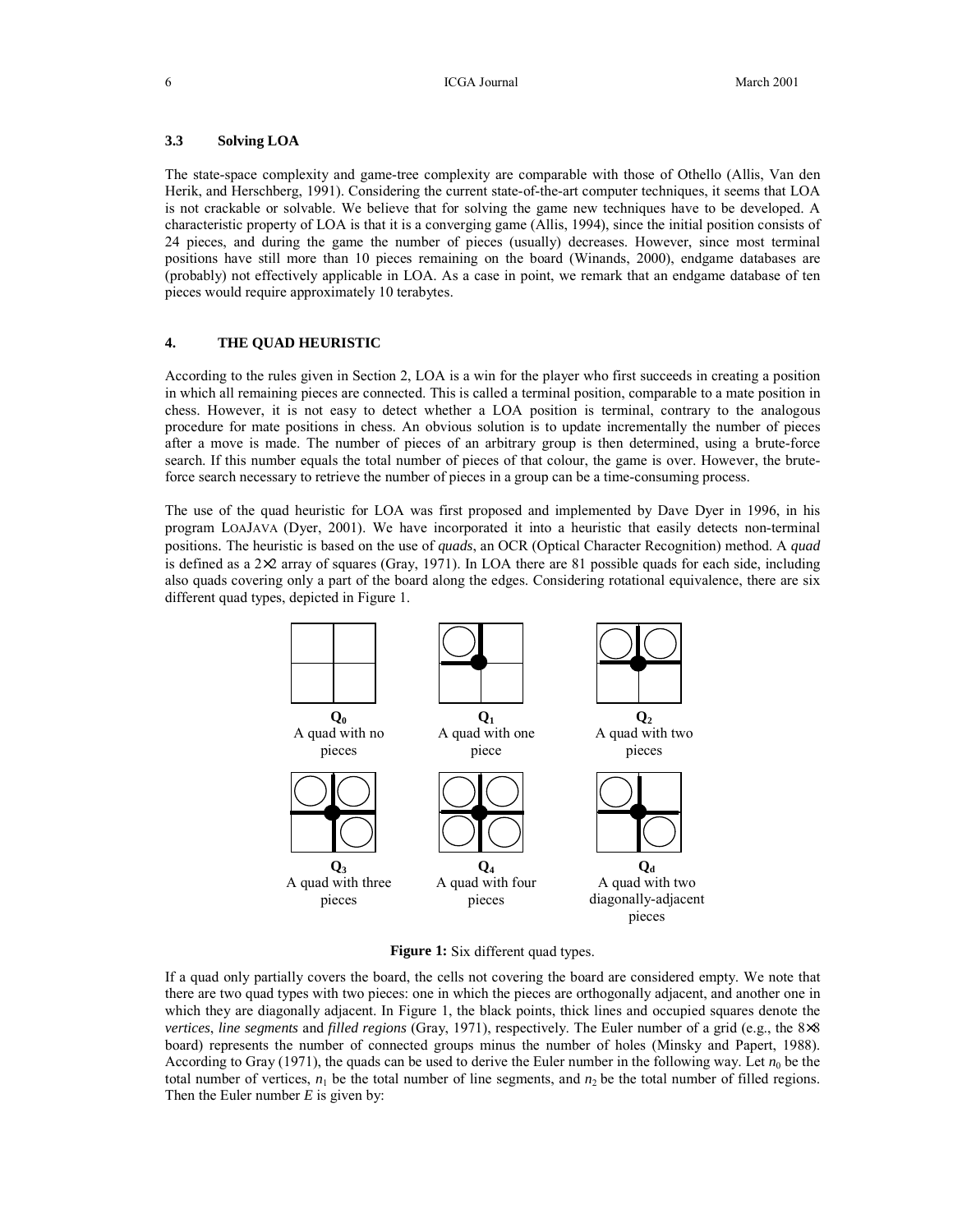$$
E = n_0 - n_1 + n_2
$$

Moreover, we remark that a vertex occurs in one quad only, a line segment in two different quads, and a filled region in four different quads. Hence, we use the following weight function: a vertex is given weight 1, a line segment weight  $1/2$ , and a filled region weight  $1/4$ . Clearly, the contribution of each quad to  $n_0$ ,  $n_1$  and  $n_2$ , (denoted by  $\Delta n_0$ ,  $\Delta n_1$ , and  $\Delta n_2$ ) depends only on its type. The same holds for each quad contribution to *E*,  $\Delta E$  =  $\Delta n_0 - \Delta n_1 + \Delta n_2$ . Looking at Figure 1 and taking into account the weight function, the distinct quad-type contributions are given in Table 2.

| Quad Type | $\Delta n_0$ | $\Delta n$ | $\Delta n$ |            |
|-----------|--------------|------------|------------|------------|
| ŽΟ        |              |            |            |            |
|           |              |            | 1/4        | $\sqrt{4}$ |
| Ω2        |              | 3/2        | 17         |            |
|           |              |            | 3/4        | $-1/4$     |
| Ω4        |              |            |            |            |
|           |              |            |            | -          |

| <b>Table 2:</b> Contributions to the Euler number. |  |
|----------------------------------------------------|--|
|----------------------------------------------------|--|

We note that the quads of type  $Q_0$ ,  $Q_2$  and  $Q_4$  have a contribution  $\Delta E = 0$ . Thus, when summing  $\Delta E$  over all quads we arrive at the following formula of the Euler number of a player.

$$
E = \left(\sum Q_1 - \sum Q_3 - 2\sum Q_d\right)/4
$$

For the purpose of determining the Euler number of a player, the opponent's pieces are ignored. In Diagram 4 a special example is given. The Euler number for Black is 3; the interpretation is: Black has three connected units. However, the Euler number for White is 1, although White has two connected units. Here it is essential that the white pieces are surrounding the square **e5**, called a *hole*. Therefore, the Euler number for White is equal to two connected units minus one hole. The example shows that an Euler number of 1 does not refer with certainty to a terminal position. If both Euler numbers are larger than one, the game is definitely not over (cf. Minsky and Papert, 1988). When one Euler number of the two sides is 1 or less, we have to use another method. In an experiment, in which twenty games were played, we observed that the quad heuristic was able to determine correctly that in ninety-eight percent of the positions in the search tree the game was not over. In the remaining two percent we used another method (see at the beginning of this section).



**Diagram 4:** A position with a hole on e5.

The advantage of the quad method is that we can update incrementally the bit quads and their counts. The number of quads that change as a result of a non-capture move is eight, whereas for a capture move this number is twelve. Although the bookkeeping is not trivial, it is still sufficiently cheap to outperform the method that straightforwardly calculates the number of connected units by recursive expansion of pieces to their neighbours.

The LOA-playing computer program MIA (Winands, 2000) uses the quad heuristic. In Table 3 we compare the quad heuristic with an ordinary depth-first  $\alpha$ - $\beta$  search by presenting the number of nodes visited for different search depths, with and without using the quad heuristic, for 15 positions (see Appendix). The criterion for selecting the positions was that (1) they come from regular tournament games, and (2) they still have twelve or more pieces on their *initial* square. The latter criterion is rather arbitrary, but in discussions with other LOA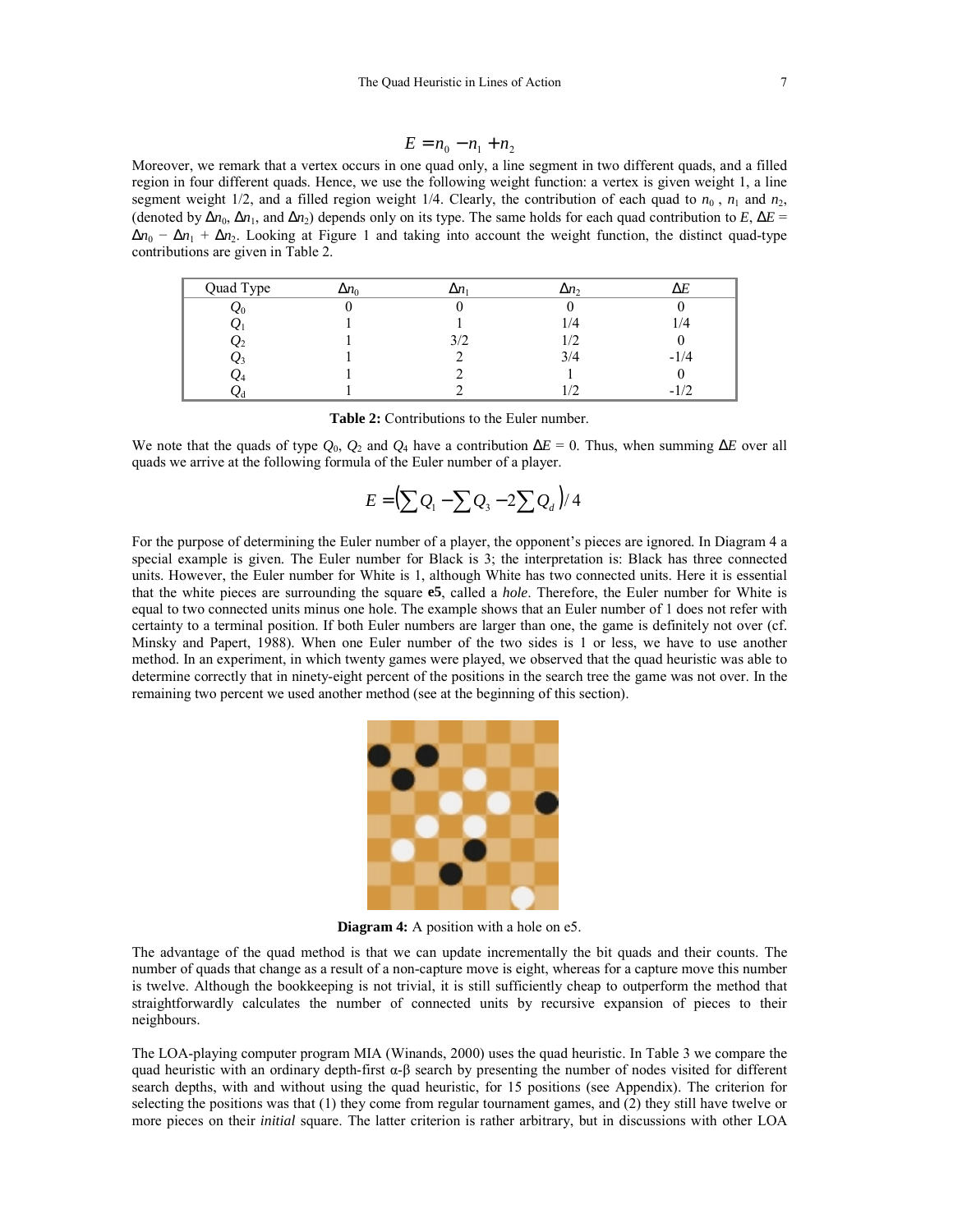#### 8 **ICGA Journal** March 2001

programmers this was seen as a reasonable measure for "opening" positions. For this particular set of positions, using the quad heuristic resulted in a speed up of 10 to 15 percent. These results can be seen as an indication not as a proof. A possible drawback of the quad heuristic is its low performance when the total number of pieces is low. Since LOA usually ends with ten or more pieces on the board (cf. Subsection 3.3), this drawback rarely occurs. An additional advantage is that we can use the quad heuristic for two other purposes: (1) to contribute to the evaluation function, and (2) to support the quiescence search (see Sections 5 and 6).

| Depth | Time (s) with quads<br>Time (s) without quads |       | $#$ of nodes |  |
|-------|-----------------------------------------------|-------|--------------|--|
|       | 0.1                                           | 0.1   | 511          |  |
|       | 0.3                                           | 0.3   | 2,709        |  |
|       | 1.2                                           | 1.2   | 23,538       |  |
|       | 3.7                                           | 4.3   | 95,339       |  |
|       | 18.1                                          | 21.2  | 692,663      |  |
|       | 79.1                                          | 81.8  | 2,758,940    |  |
|       | 407.8                                         | 467.9 | 17, 123, 728 |  |

|  |  |  | <b>Table 3:</b> Experiments with the quad heuristic. |
|--|--|--|------------------------------------------------------|
|--|--|--|------------------------------------------------------|

# **5. EVALUATION FUNCTIONS**

Although not much strategic knowledge about LOA is available, there are a few basic principles. Carl von Blixen (2000) provides some guidelines on his homepages, which we have taken as a start for developing an evaluation function. We identified six strategic principles, i.e., threats, solid formations, (partial) blocking, centralisation, material advantage, and mobility. In contrast to chess and checkers, where material is the dominant factor, in LOA none of them is dominating. The principles are transformed into the components of a LOA evaluation function. Assuming that the quad heuristic is in some sense correlated to mobility, we concentrate on five components, disregarding mobility. Moreover, we refrain from an analysis of interdependent relations. The five components are used in MIA; they are explained in Subsection 5.1. Based on these components, three different evaluation functions have been constructed, called *normal*, *quad*, and *blocking*. Subsection 5.2 describes the composition of the evaluation functions. Subsection 5.3 provides results. Although we do not use mobility as a component in the evaluation function, two other programs do, viz. YL and MONA (Billings and Björnsson, 2000).

### **5.1 General Principles of LOA**

As stated before LOA is a chess-like connection game based on a few general strategic principles. Above we emphasised five of them as valuable components for MIA's evaluation function. Below we discuss the components.

#### *Threats*

If a player can connect in one move all its pieces in a single connected unit, the position contains a *threat*. The first player to create a threat has a big advantage, because the opponent possibly has to break up its own formation to stop this threat. For instance, in Diagram 5 we see that White threatens to win by the move **e8-e6**. Black can only prevent this by **g4**×**e4**, weakening its own formation. Although threats are important, they are not essential. YL has no detection of threats for either side. In contrast, MONA does extensive threats analysis. According to Billings and Björnsson (2000) the extensive threat analysis has significantly improved MONA's performance. MIA has a superficial threat analysis (implicit in the centre-of-mass approach, see Subsection 5.2).

#### *Solid formations*

If pieces are connected in more than one direction it is harder for the opponent to disconnect them. In Diagram 6 Black has created a solid formation in the centre of the board, which is hard to destroy. However, creating such a formation usually takes many moves, during which the opponent may create a threat. It is good practice to investigate first whether it is possible to connect a piece to a group of connected pieces, and only thereafter to see whether a solid connection can be made. In MIA, solid formations are implicit in the centre-of-mass approach and explicit in the quad evaluator (see Subsection 5.2).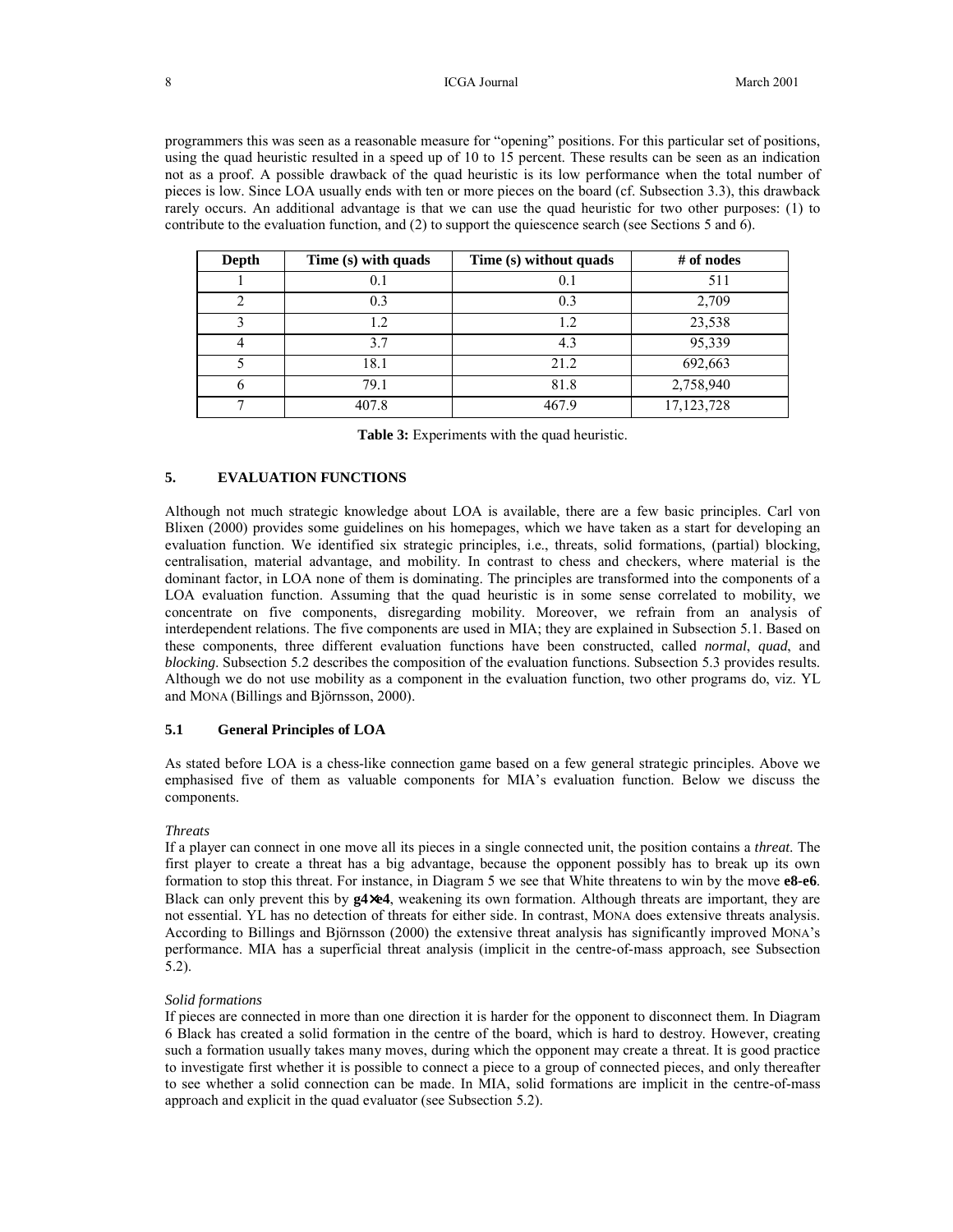

**Diagram 5:** A position with a threat. **Diagram 6:** A solid formation.



### *Blocking*

Because a piece is not allowed to jump over the opponent's pieces, it can happen that the piece is blocked, i.e., cannot move. Blocking a piece far away from the other pieces is an effective way of preventing the opponent to win. For instance, in Diagram 7 White must first spend many moves to free the blocked piece, i.e., capturing pieces around the blocked piece on **a8**, before it may attempt to reach the connection goal. During that time, Black may set up a winning strategy. Even partial blocking can be quite effective, especially if it forces a player to find a way around the opponent's pieces. Handscomb (2000a) describes that it is a common tactic to create a wall on the b- or g-file, or the  $2<sup>nd</sup>$  or  $7<sup>th</sup>$  rank in the opening phase of the game, which partially blocks pieces of the opposing side. In MIA, blocking is a separate component.





**Diagram 7:** Blocking a piece. **Diagram 8:** LOA email tournament, 1999, Roessner vs. Handscomb, after 10. e1-c3.

#### *Centralisation*

Pieces in the centre or controlling the centre are assumed to be more important than pieces without any centre relation. However, Handscomb (2000b) argues that the benefits of actual centralisation in LOA are sometimes exaggerated. Because of the nature of the game, pieces huddled together in the middle of the board are incapable of capturing each other. Even with only two pieces in a given line of action a distance of two squares is needed for a capture, and if there are three pieces a considerable distance between the pieces is required. In Diagram 8 the white pieces are scattered around the edges of the board. Nevertheless, the white piece on **h4** can destroy Black's formation in the middle by capturing the black piece on **d4**. So, the white pieces on the edges of the board are acting as cruise missiles. Of course, this is not possible when all the pieces are in the centre. This example shows that controlling the centre might be better than occupying it. Hence, actual centralisation has a limited importance, but successfully controlling the centre is an important component in the evaluation function. Through an effective control of the centre, the two starting groups of the opponent remain separated, whereas the own groups can be brought together. The notion of centralisation seems to be more important in LOA than in chess. As a direct consequence we have found that the dynamic principle of favouring pieces to move towards their centre of mass is more profitable than the static principle of favouring pieces to move towards the centre of the board.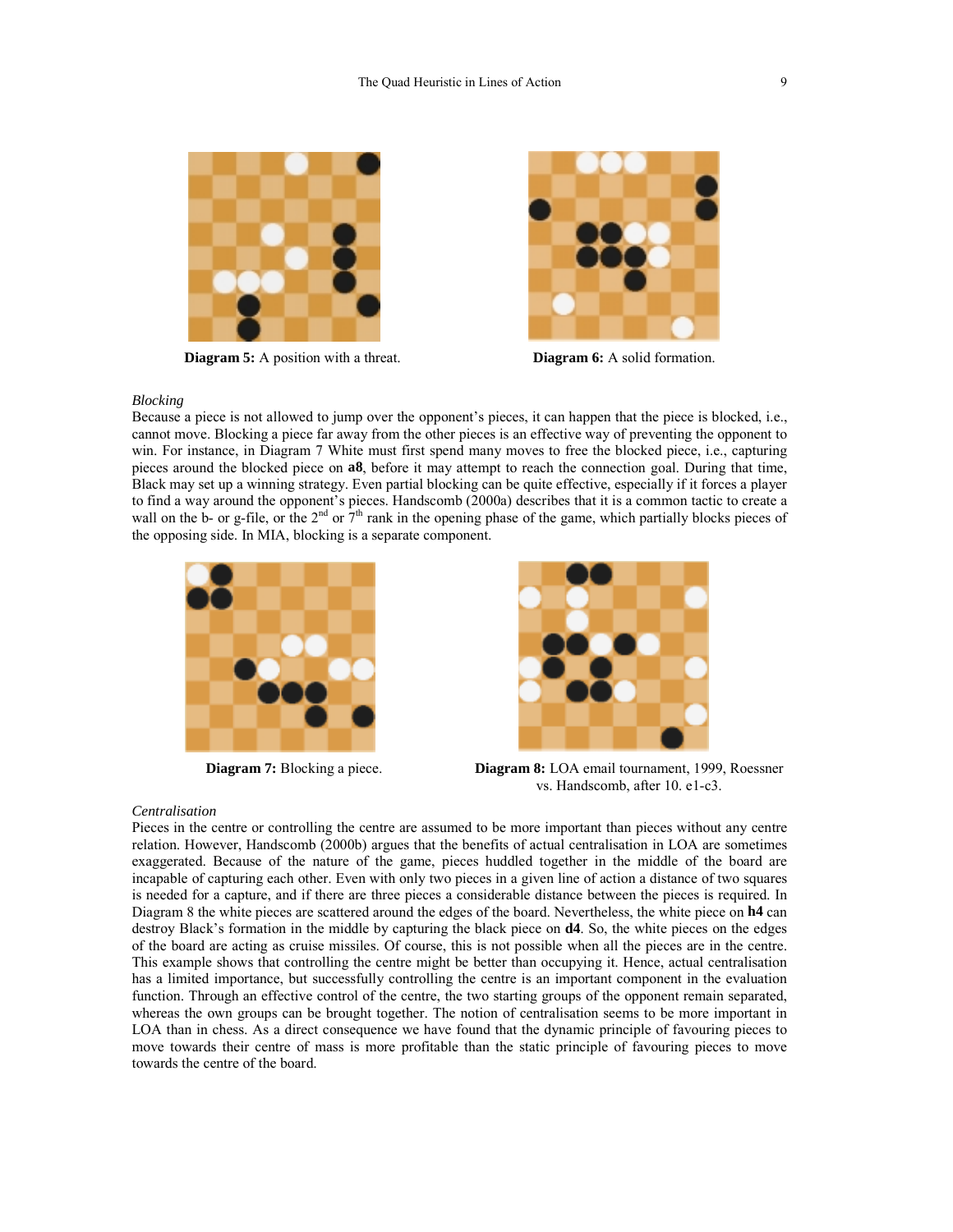#### *Material advantage*

The last feature to be discussed is material advantage. At first sight capturing the opponent's pieces is not a good idea, because the opponent then needs to connect fewer pieces. However, it is not hard to see that capture moves are beneficial in some positions. First, capturing a piece such that the opponent's formation is destroyed is mostly a good move. Second, it also happens that a player is able to connect its own formation only by a capture move. Third, a capture move may be the only way to free a blocked piece. Some authors argue that capturing pieces for the sake of a material advantage is sometimes appropriate (Handscomb, 2000c), because a player with a material advantage has more opportunities to prevent the opponent's threats and create its own threats. Whether material really is an advantage depends on the position. Moreover, material can be interrelated to other components of the evaluation function used. For instance, gaining material contributes heavily to mobility. Therefore, MONA gives a zero weight to the material component and YL even gives a negative weight. Since, a straight material component in MIA's evaluation function would be dangerous – the program might wildly capture pieces – we have assigned the material component a zero weight too. From these considerations we may conclude that material is probably the least important component of alls six LOA evaluation-function components.

### **5.2 LOA Evaluators**

Based on the general principles described in Subsection 5.1, we have implemented three evaluators: *normal*, *quad* and *blocking*. We want to stress that the *blocking* and the *quad* evaluator are both extensions of the *normal* evaluator.

#### *Normal evaluator*

The core of the normal evaluator is the centre-of-mass approach, consisting of four steps. First, the centre of mass of the pieces on the board is computed for each side. Second, we compute for each piece its distance to the centre of mass. The distance is measured as the minimal number of squares the piece is removed from the centre of mass. These distances are summed together, called the *sum-of-distances*. Third, the *sum-of-minimaldistances* is calculated. It is defined as the sum of the minimal distances of the pieces from the centre of mass. This computation is necessary since otherwise boards with a few pieces would be preferred. For instance, if we have ten pieces, there will be always at least eight pieces at a distance of 1 from the centre of mass, and one piece at a distance of 2. In this case the total sum of distances is minimal 10. Thus, the sum-of-minimaldistances is subtracted from the sum-of-distances. Fourth, the average distance towards the centre of mass is calculated and the inverse of the average distance is defined as the *concentration*.

The normal evaluator does not look at connections and has no knowledge of *solid formations*. However, since we reward positions where pieces are in the neighbourhood of each other, eventually they will be connected in *solid formations* and they will create *threats*. Capture moves are sometimes favoured. For example, if **1. d1-d3**  is played in the initial position, the program will respond with **a3**×**d3**. This move will not only improve its own concentration, but will also undermine the opponent's concentration, since its pieces are a bit more scattered over the board.

In addition to the centre-of-mass approach, positions with a somewhat more *centralised* centre of mass are slightly preferred, preventing formations built on the edges of the board, which are easy to destroy or to block. Finally, penalties are given for each piece on the edge. This is done for two reasons: (1) on average they can move in fewer directions than other pieces (restricted mobility), and (2) they are usually not in the neighbourhood of the centre of mass.

### *Quad evaluator*

The quad evaluator is named after its use of the quad count, which is added as a fifth step to the *normal* evaluator. Since it is impossible to destroy formations with quads of three or four pieces by a single capture, it seems reasonable to favour boards with many  $Q_3$ 's and  $Q_4$ 's. However, the danger exists that many of those quads are created outside the neighbourhood of the centre of mass. So, we have rewarded only *Q*3's and *Q*4's in our quad evaluation, which are at a distance of at most two of the centre of mass. In passing we note that this implementation implicitly favours a *material advantage*. The effect of implicitly favouring a component due to the introduction of another is first described by Schaeffer (1984) for chess. Obviously, it is a challenge to analyse the interrelationship in LOA too, since it turns out to be an issue for almost all components.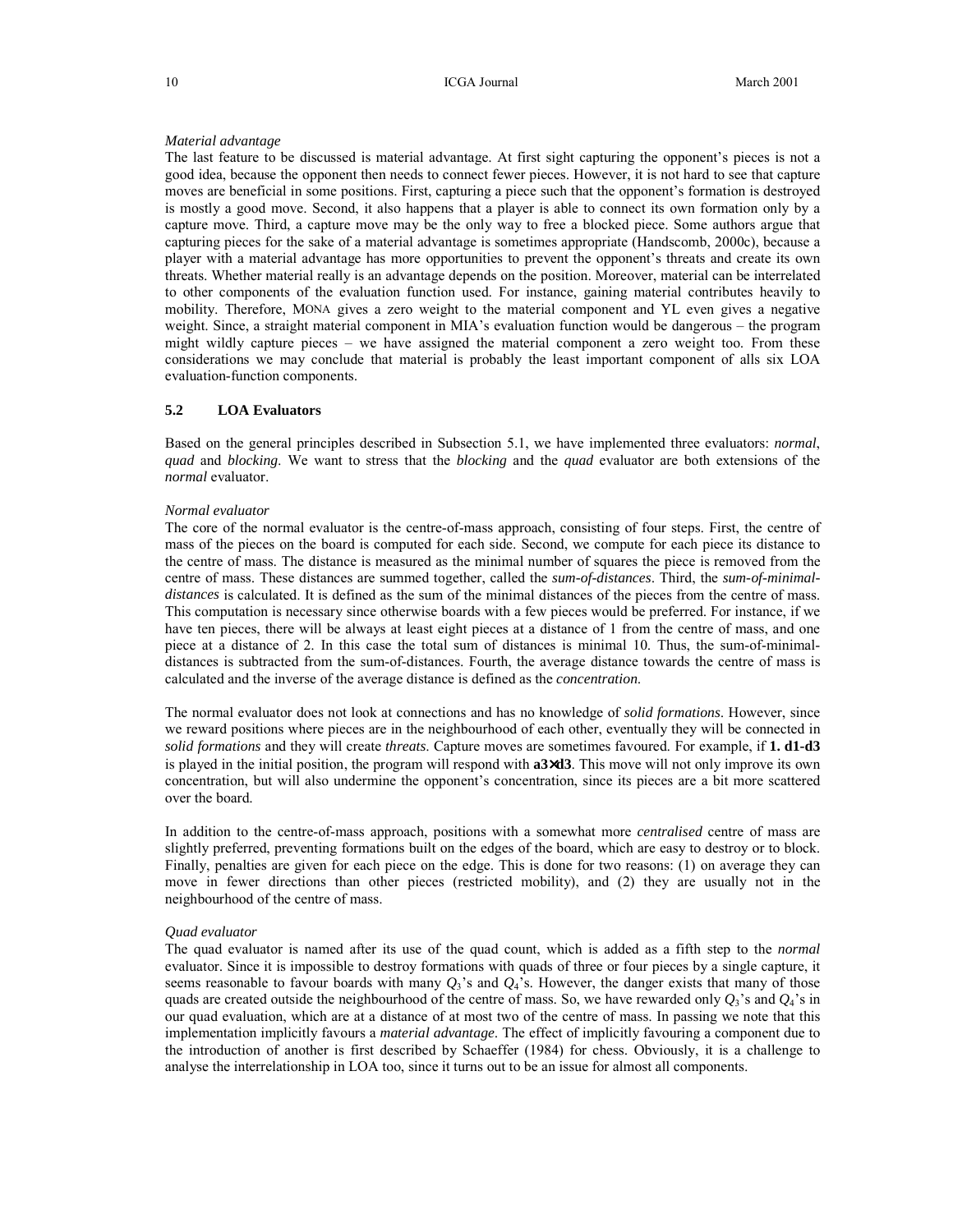



**Diagram 9:** A wall position. **Diagram 10:** An example of pseudo blocking.

*Blocking evaluator* 

The problem with the previous two evaluators is that they are not able to detect *blocking* positions. See, for instance, Diagram 9 in which Black is to move. Playing **f5-c5,** will result in a position with a higher evaluation value than after playing **f5-e6**, but the piece on **c5** cannot move any further to the centre of mass because of the white wall. However, the piece on **e6** has a threat to win ( $e6 \times b6$ ). Therefore, we have to take into account whether pieces are partially blocked. If a piece outside the neighbourhood of the centre of mass has two moves or less, a penalty is given inversely proportional to the number of possible moves. For pieces outside the region of the centre of mass it is determined whether they can move directly to this region. If so, a fixed bonus is given. These features are implemented in the blocking evaluator *in addition* to the *normal* evaluator. For the blocking evaluator we need the move generator. Consequently, this evaluator is much slower than the others. Whether the benefit of better evaluations outperforms the disadvantage of searching to a lesser depth is an open question. Finally, we notice that a position with a blocked piece is not necessarily a bad position. Sometimes a piece can be freed by a capture move and be connected. For instance, in Diagram 10 the black piece on **f8** is completely blocked. However, this board position is too negatively evaluated by our current static evaluation function, because Black can free this piece and win the game by **c4**×**f7**. These positions can easily be detected by the quiescence search described in the Section 6.

# **5.3 The Tree Evaluators Compared**

We have played three matches, one for each combination of evaluators. All evaluators played 200 games against each other, switching sides halfway. To measure the trade-off between added information and search depth, the time was limited to 5 seconds per move. The match results are given in Table 4. For the normal and quad evaluator, the speed of the search performed was between 35,000 and 40,000 nodes per second (nps) on a Pentium III 550 MHz machine; for the blocking evaluator a speed of only 10,000 nps was achieved. On the average, the blocking evaluator searches one ply less than one of the other two evaluators, i.e., 6 ply vs. 5 ply.

| <b>Ouad vs. Normal</b> | Normal vs. Blocking | <b>Ouad vs. Blocking</b> |
|------------------------|---------------------|--------------------------|
| $127 - 71 - 2$         | 17-81-2             | 19-76-5                  |

**Table 4:** Comparing the evaluators with each other (wins-losses-draws).

From Table 4 we see that the quad evaluator outperforms normal and blocking by large margins. We conclude that the quad evaluator is better than the normal evaluator and that the added information in the blocking evaluator does not compensate for the cost of computation. Interestingly, the quad evaluator defeats the blocking evaluator by a margin not significantly larger than the normal evaluator does. As an explanation we conjecture that both evaluators take advantage of the same weaknesses of the blocking evaluator (i.e., a lesser search depth). It is a subject of future research whether these results still hold when searching more deeply, e.g., 10 ply vs. 9 ply.

We tested the quad evaluator in the fifth Computer Olympiad. Diagram 11 shows a position, which occurred in the tournament. Owing to the quad evaluator MIA has built a seemingly strong black formation, which partially blockades the h-file (Björnsson, 2000). Now White did not play **7. h3**×**f1** and MIA did not play **f1**×**h3** on move 8 or later in the game – it would have prevented the white pieces on the h-file to escape in the southern direction. Clearly, MIA's evaluator found better things to do. Later in the game (Diagram 12), the black pieces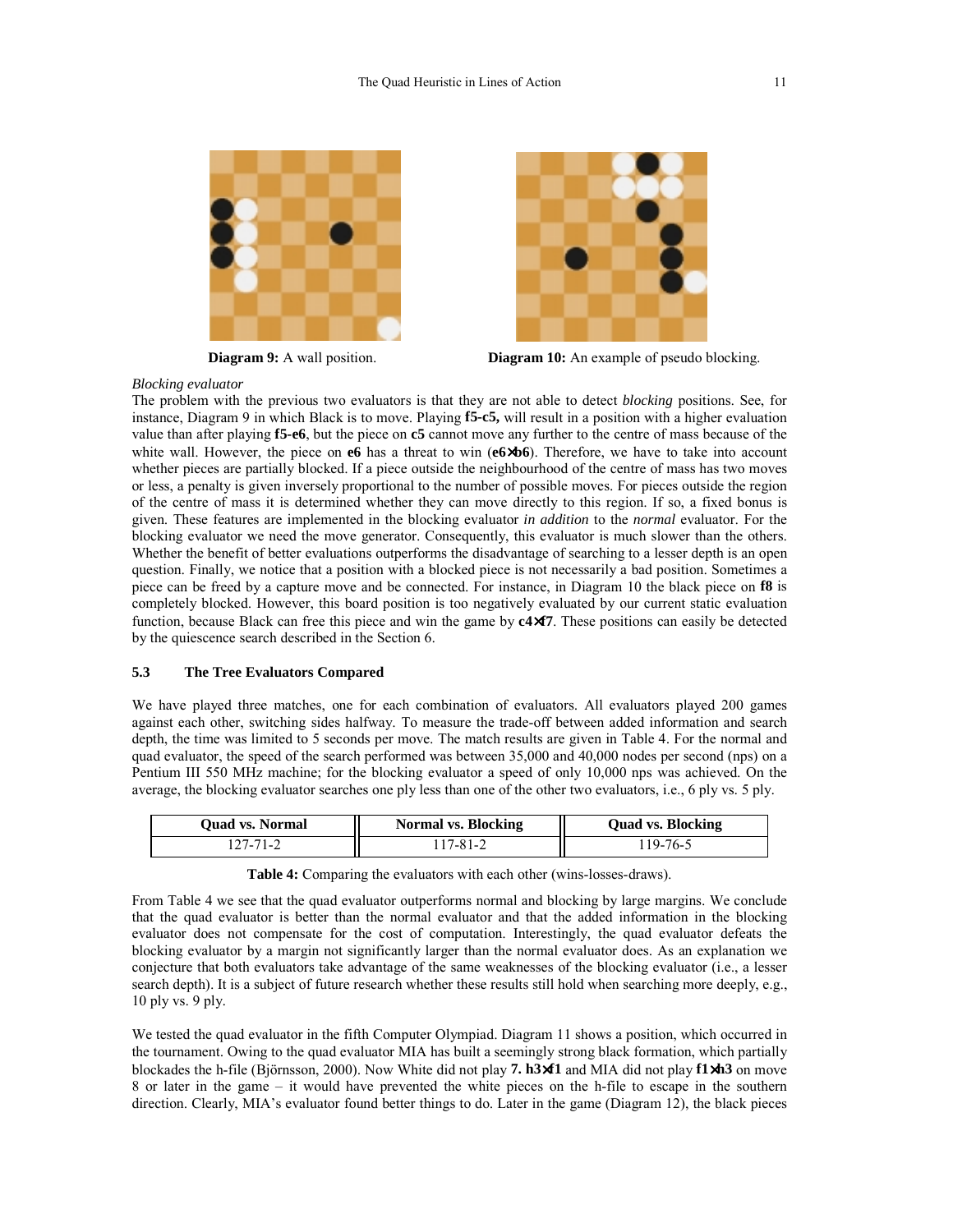on the left and right became physically separated by a wall of white pieces. The wall demonstrated the drawback of ignoring the position of the opponent's pieces (Billings, 2001).



**Diagram 11:** The fifth Computer Olympiad, 2000 MIA vs. MONA, fifth game, after 6. g8-g4.



**Diagram 12:** The fifth Computer Olympiad, 2000 MIA vs. MONA, fifth game, after 14. … e5-f4.

### **6. QUIESCENCE SEARCH**

When the search reaches the depth limit, a static evaluation function should be applied in the leaf node reached. This approach can have disastrous consequences because of the approximate nature of the evaluation function (Kaindl, 1982). Obviously, a more sophisticated depth limit is needed. The evaluation function should only be applied to positions that are *quiescent* (cf. Shannon, 1950).

## **6.1 Quiescence Search in LOA**

Tactical capture moves are mostly responsible for swings in the evaluation of a LOA position. However, it is hard to define what a tactical capture move is, because this heavily depends on the board position. In general capture moves, which destroy connections or form connections, are considered tactical. Based on this definition of tactical, we use a quiescence search that involves only this kind of capture moves. For instance, if Black plays **d7**×**d4** in Diagram 13, Black will both connect its pieces in the centre and destroy White's connection. Using the quad heuristic, capture moves destroying or forming connections can be detected easily. In Section 4 we have seen that the use of the Euler number to detect the number of isolated groups is not always correct. Therefore, we have to adjust the result in some particular cases ( $E \le 1$ ). Yet, in general using the quad heuristic leads to a fast and efficient quiescence search.

We have implemented in our program an extended version of quiescence search (cf. Schrüfer, 1989). This kind of quiescence search limits the set of moves considered and uses the evaluations of interior nodes as lower / upper bounds of the resulting search value.





**Diagram 13:** A tactical capture move. **Diagram 14:** The fifth Computer Olympiad, 2000, MIA vs. MONA, seventh game, after 12. … c7×e5.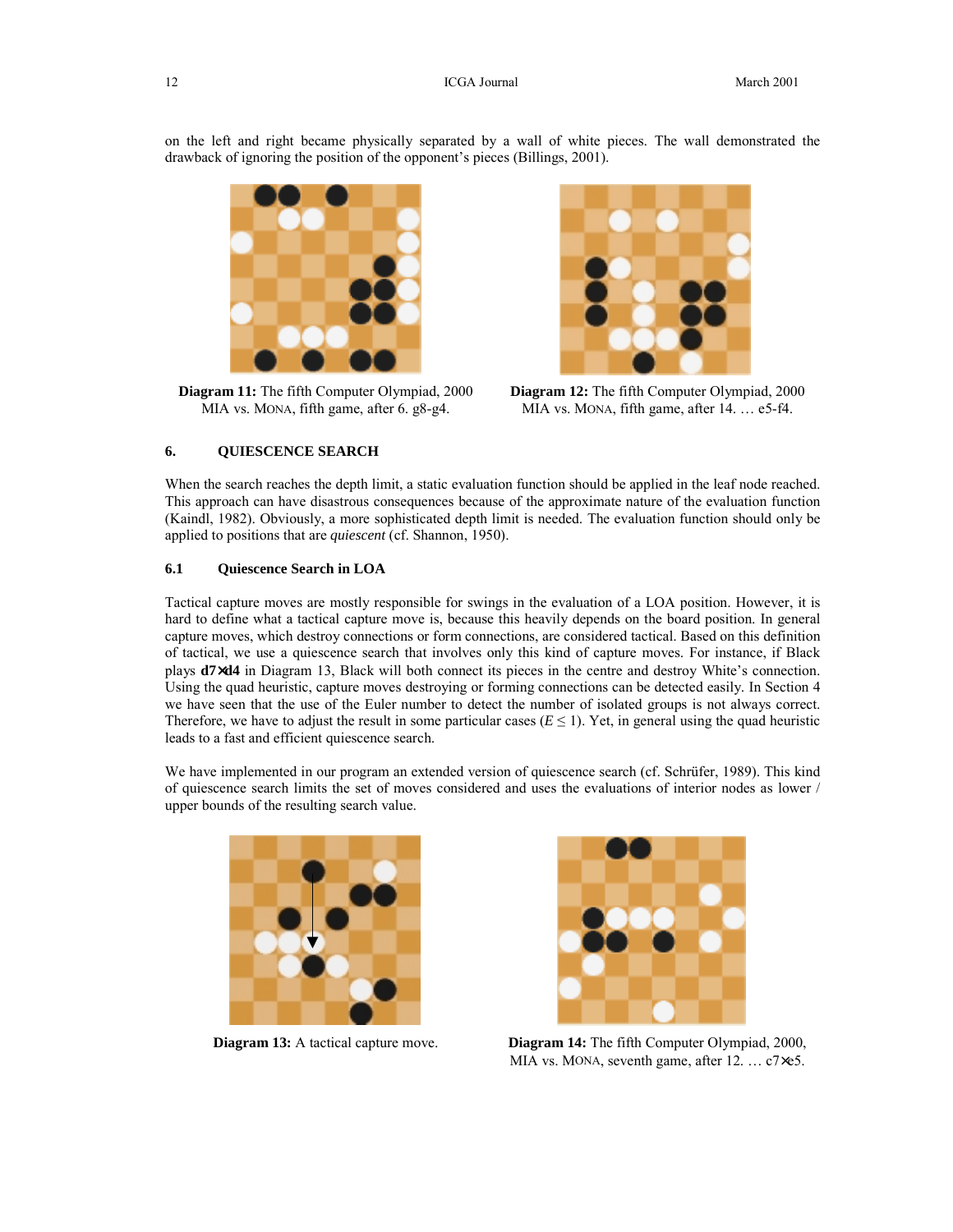### **6.2 Testing the Quiescence Search**

To investigate whether a quiescence search is beneficial we did some experiments. Two players using the same evaluator played 200 times against each other. The time was limited to 5 seconds per move. One player used quiescence search, the other did not. After 100 games, the players switched colour. Table 5 shows that using quiescence search is an advantage. Nevertheless, the utility of the quiescence search is dependent on the evaluator used. If the blocking evaluator is combined with the quiescence search, no large gain is obtained. It might be due to the restricted depth or to the interrelationship of blocking and quiescence search. We leave it to future research. Obviously, the combination of the quiescence search with the quad or the normal evaluator is powerful. Table 5 shows that there is no significant difference between the quad and normal evaluator. One would expect a higher score for the combination with the quad evaluator than the one with the normal evaluator, because the former looks explicitly at multiple connections and the latter does not. The reason that the combination with the normal evaluator works equally well is that in this case the quiescence search handles tactical positions faster, and presumably multiple connections are not important in this stage. Destroying or forming connections by capture moves is common play in this kind of positions. For example, because of quiescence search MIA played **b4-b7** instead of **d8-b8** in Diagram 14. The former move is a win in 15 (Billings and Björnsson, 2000) whereas the latter is not. Thanks to the use of quiescence search this game was won.

| <b>Ouad Evaluator</b>        | <b>Normal Evaluator</b>      | <b>Blocking Evaluator</b>    |  |
|------------------------------|------------------------------|------------------------------|--|
| Quiescence vs. No Quiescence | Quiescence vs. No Quiescence | Quiescence vs. No Quiescence |  |
| .25-71-4                     | 134-65-1                     | 106-93-1                     |  |

|  |  |  | Table 5: Comparing quiescence search with no quiescence search (wins-losses-draws). |
|--|--|--|-------------------------------------------------------------------------------------|
|  |  |  |                                                                                     |
|  |  |  |                                                                                     |

Finally, we note that the profit of the quiescence search is strongly correlated to the type of moves investigated (e.g., looking at all capture moves is not beneficial in our program). Of course, the profit is dependent of other components in the evaluation function too. Therefore, quiescence search is not an essential part of the search process. It may be compensated by other components such as blocking and mobility. For instance, YL and MONA do not use quiescence search.

# **7. CONCLUSIONS AND FUTURE RESEARCH**

In this article we have introduced the use of the quad heuristic in the board game LOA. We showed that the heuristic may be beneficial in three ways. First, the heuristic enables us easily to assess non-terminal positions. Second, the heuristic is successfully incorporated in the static board evaluator. Third, the heuristic is quite powerful in combination with a quiescence search that looks only at capture moves destroying or creating connections. The quiescence search is similarly helpful for evaluation functions not looking explicitly at multiple connections, such as the normal evaluation function. The reason is that quiescence search is applied on special tactical positions only. Future research on this point may lead to a more detailed answer. Another advantage of the quad heuristic in the quiescence search is that the cost to check whether connections are destroyed or formed is low. The effectiveness of the quad heuristic as applied in our program MIA leads us to the conclusion that the heuristic is quite useful in LOA programs.

Below we suggest three ways of improving the use of the quad heuristic in LOA. First, when the Euler number is 1 or less, we have to use another method to detect whether a position is terminal (because of the possibility of holes in LOA). We will investigate whether it is possible to adjust the quad heuristic in such a way that it is able to cope with holes. Second, the quad heuristic could have been used in alternative ways in the evaluation function, for example, by using the Euler number of each side. If we assume that holes do not occur, we then have also computed the number of connected groups. Because the goal of the game is to create one connected group, it is tempting to consider minimising the number of connected groups as a subgoal of the game. However, at the start of the game this number is just two and it is common knowledge that we have to break up the formation in the opening phase of the game to reach the connection goal. Keeping the Euler number at two would be disastrous in this phase. Disregarding the temporal increase of the Euler number, we believe that the quad heuristic can be incorporated in the evaluation function in a more effective way. Further, the current quad evaluation function can be improved by taking into account specific piece configurations. Moreover, the interdependent relations of evaluation-function components have to be investigated. Using the results obtained we have to perform experiments to test whether the quad evaluator then still is the best when searching more deeply. Third, there is room to improve the quiescence search, e.g., in the selection of moves to investigate. For instance, a closer examination of the relation between the quad heuristic and material advantage may influence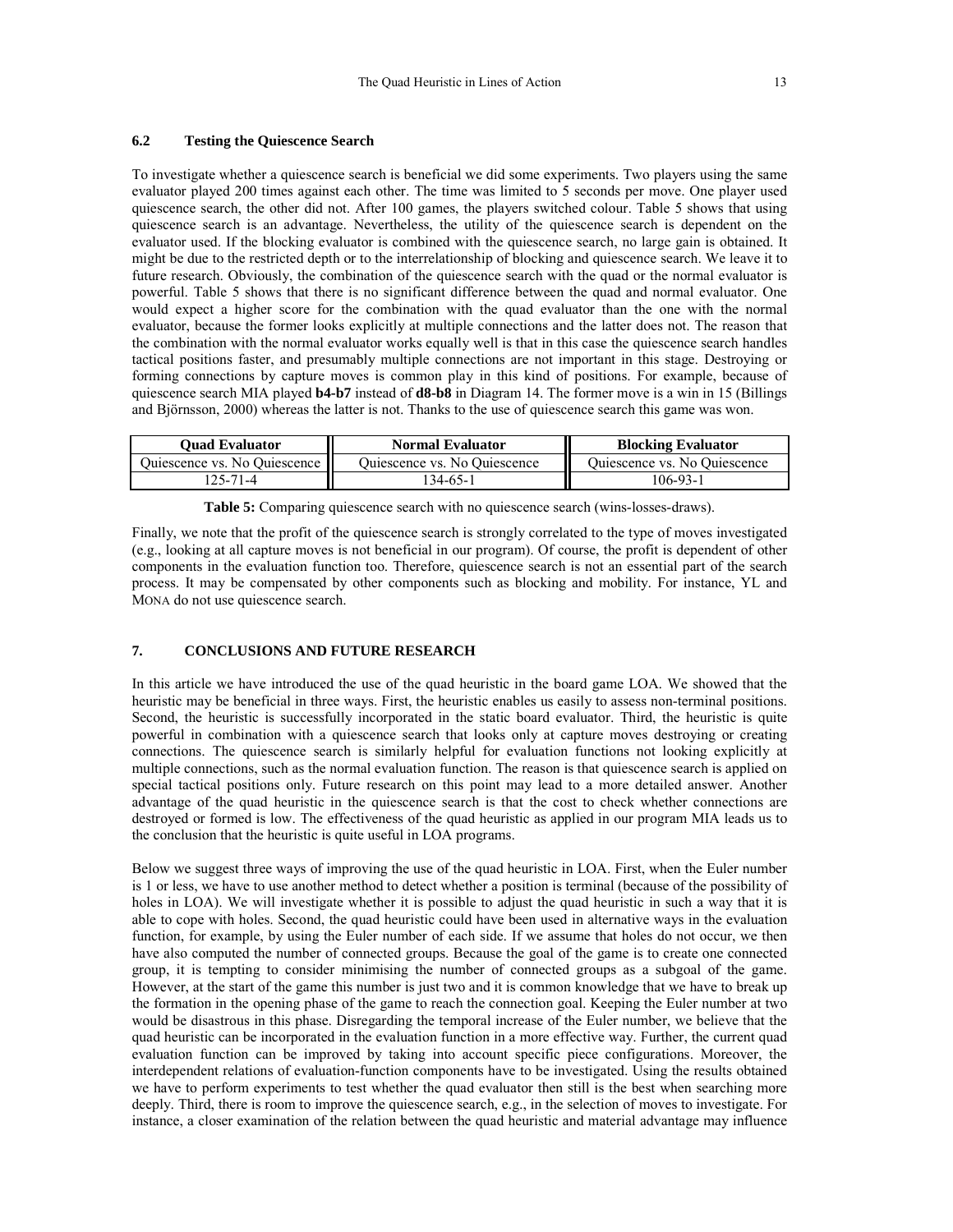this selection. It has to be investigated whether quiescence search in MIA will still be effective because it might be compensating for inadequacies in other components of the program and its effectiveness might be less with an enhanced evaluation function.

# **ACKNOWLEDGEMENTS**

The authors thank the anonymous referees for their constructive comments and suggestions for improvements. We also would like to thank Dave Dyer for his additional information on the quad heuristic. Moreover, we thank Kerry Handscomb for making articles of *Abstract Games* available. Next, we gratefully acknowledge the possibility to use additional LOA knowledge, made available to us by the former LOA World Champion Fred Kok. Finally, we recognise the support of members of the Alberta GAMES Group, Darse Billings, Yngvi Björnsson and Jonathan Schaeffer.

### **8. REFERENCES**

Akl, S.G. and Newborn, M.M. (1977). The Principal Continuation and the Killer Heuristic. *1977 ACM Annual Conference Proceedings*, pp. 466-473. ACM, Seattle.

Allis, L.V., Herik, H.J. van den and Herschberg, I.S. (1991). Which Games Will Survive? *Heuristic Programming in Artificial Intelligence 2: the second computer olympiad* (eds. D.N.L. Levy and D.F. Beal), pp. 232-243. Ellis Horwood, Chichester. ISBN 0-13-382615-5.

Allis, L.V. (1994). *Searching for Solutions in Games and Artificial Intelligence*. Ph.D. thesis Rijksuniversiteit Limburg, Maastricht, The Netherlands. ISBN 90-9007488-0.

Billings, D. and Björnsson, Y. (2000). Mona and YL's Lines of Action Page. http://www.cs.ualberta.ca/~darse/LOA.

Billings, D. (2001). *Personal communication.* 

Björnsson, Y. (2000). YL wins Lines of Action Tournament. *ICGA Journal*, Vol. 23, No. 3, pp. 178-179.

Blixen, C. von (2000). Lines-of-Action. http://www.student.nada.kth.se/~f89-cvb/loa.html.

Breuker, D.M., Uiterwijk, J.W.H.M. and Herik, H.J. van den (1996). Replacement Schemes and Two-Level Tables. *ICCA Journal*, Vol. 19, No. 3, pp. 175-180.

Dyer, D. (2000). Lines of Action Homepage. http://www.andromeda.com/people/ddyer/loa/loa.html.

Dyer, D. (2001). *Personal communication*.

Gray, S.B. (1971). Local Properties of Binary Images in Two Dimensions. *IEEE Transactions on Computers*, Vol. C-20, No. 5, pp. 551-561.

Handscomb, K. (2000a). Lines of Action Strategic Ideas – Part 1. *Abstract Games*, Vol. 1, No. 1, pp. 9-11.

Handscomb, K. (2000b). Lines of Action Strategic Ideas – Part 2. *Abstract Games,* Vol. 1, No. 2, pp. 18-19.

Handscomb, K. (2000c). Lines of Action Strategic Ideas – Part 3. *Abstract Games,* Vol. 1, No. 3, pp. 18-19.

Kaindl, H. (1982). Quiescence Search in Computer Chess. *SIGART Newsletter*, 80, pp. 124-131.

Kocsis, L., Uiterwijk, J.W.H.M., and Herik, H.J. van den (2000). Learning Time Allocation using Neural Networks. *Working Notes of the Second International Conference on Computers and Games CG'2000*, pp. 297- 314.